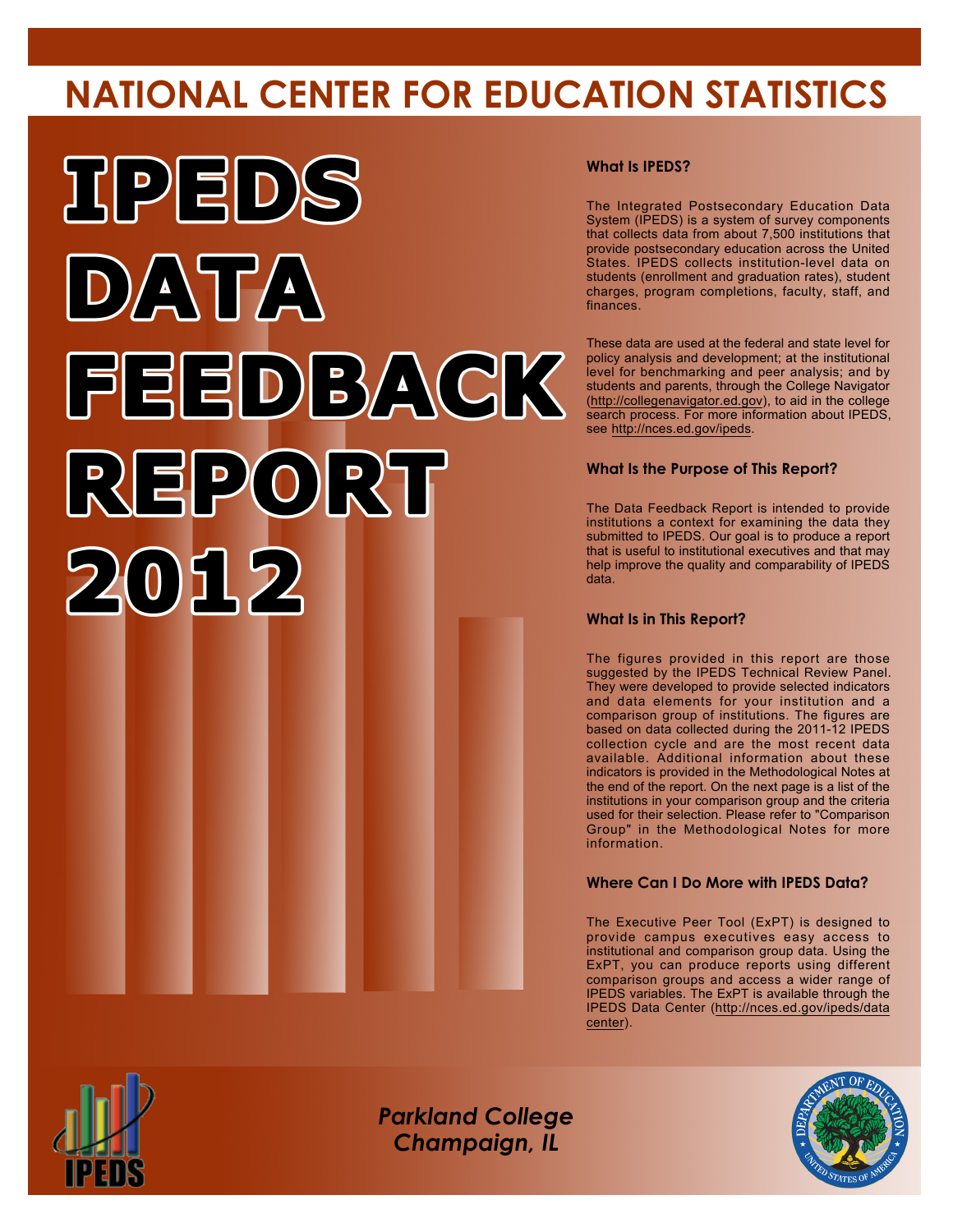### **COMPARISON GROUP**

Comparison group data are included to provide a context for interpreting your institution's statistics. If your institution did not define a Custom Comparison Group for this report by July 15, NCES selected a comparison group for you. (In this case, the characteristics used to define the comparison group appears below.) The Executive Peer Tool (ExPT)[\(http://nces.ed.gov/ipeds/datacenter/\)](http://nces.ed.gov/ipeds/datacenter/) can be used to reproduce the figures in this report using different peer groups.

Using some of your institution's characteristics, a group of comparison institutions was selected for you. The characteristics include large, public, 2-year colleges, in the midwestern states and enrollment of a similar size. This comparison group includes the following 28 institutions:

- Butler Community College (El Dorado, KS)
- Century College (White Bear Lake, MN)
- City Colleges of Chicago-Harold Washington College (Chicago, IL)
- City Colleges of Chicago-Harry S Truman College (Chicago, IL)
- City Colleges of Chicago-Richard J Daley College (Chicago, IL)
- City Colleges of Chicago-Wilbur Wright College (Chicago, IL)
- Delta College (University Center, MI)
- Elgin Community College (Elgin, IL)
- Fox Valley Technical College (Appleton, WI)
- Hawkeye Community College (Waterloo, IA)
- Illinois Central College (East Peoria, IL)
- Ivy Tech Community College-East Central (Muncie, IN)
- Ivy Tech Community College-Northeast (Fort Wayne, IN)
- Ivy Tech Community College-Northwest (Gary, IN)
- Kalamazoo Valley Community College (Kalamazoo, MI)
- Kellogg Community College (Battle Creek, MI)
- Lake Land College (Mattoon, IL)
- Lakeland Community College (Kirtland, OH)
- Lorain County Community College (Elyria, OH)
- Minneapolis Community and Technical College (Minneapolis, MN)
- Normandale Community College (Bloomington, MN)
- Northeast Wisconsin Technical College (Green Bay, WI)
- Oakton Community College (Des Plaines, IL)
- Ozarks Technical Community College (Springfield, MO)
- Rock Valley College (Rockford, IL)
- Stark State College (North Canton, OH)
- Triton College (River Grove, IL)
- Waubonsee Community College (Sugar Grove, IL)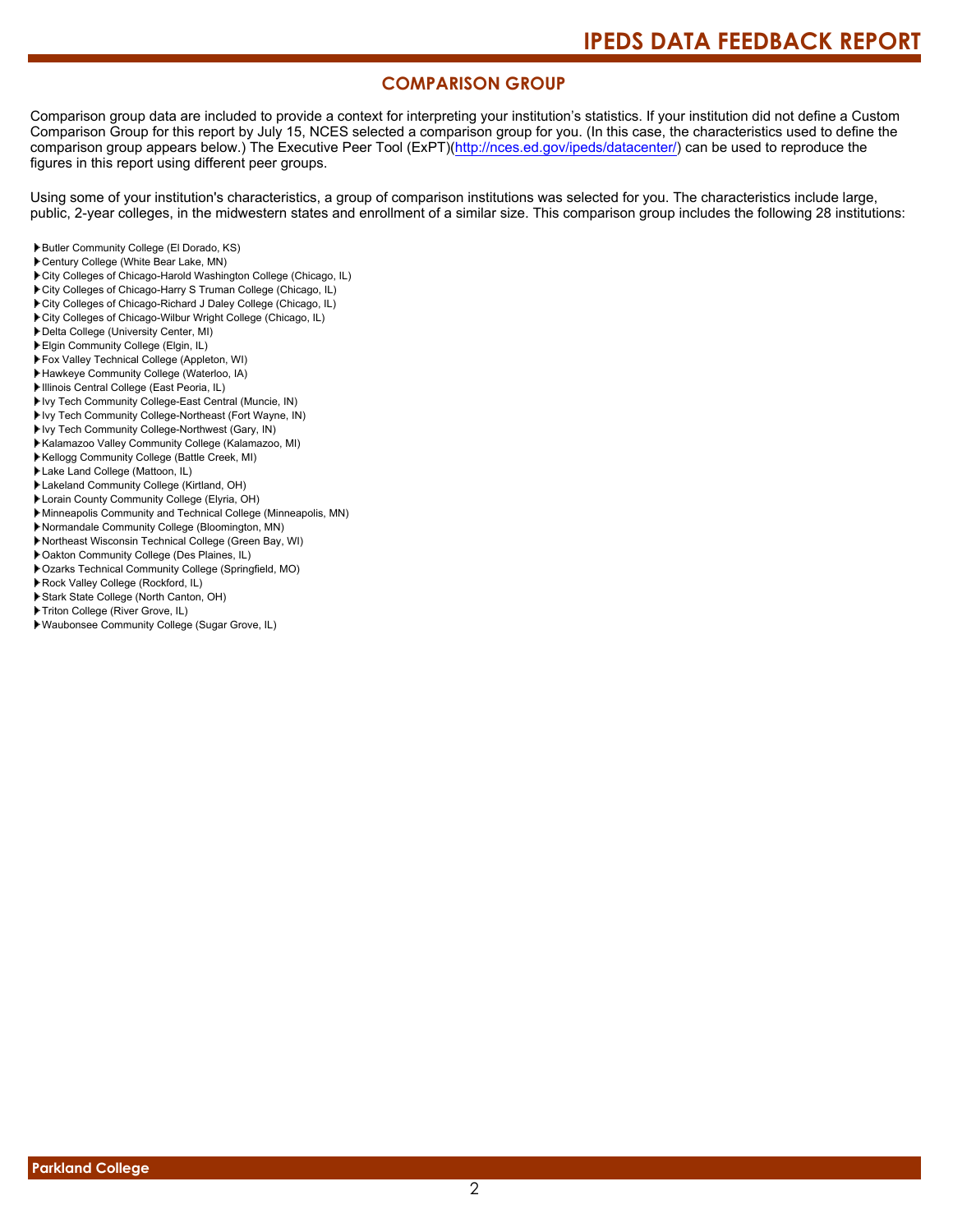#### **Figure 1. Percent of all students enrolled, by race/ethnicity and percent of students who are women: Fall 2011**



NOTE: For more information about disaggregation of data by race and ethnicity, please see the Methodological Notes at the end of this report. Median values for the comparison group will not add to 100 percent. See "Use of Median Values for Comparison Group" in the Methodological Notes at the end of this report for how median values are determined. N is the number of institutions in the comparison group.

SOURCE: U.S. Department of Education, National Center for Education Statistics, Integrated Postsecondary Education Data System (IPEDS): Spring 2012, Fall Enrollment component.

#### **Figure 2. Unduplicated 12-month headcount (2010-11), total FTE enrollment (2010-11), and full- and part-time fall enrollment (Fall 2011)**

#### **Figure 3. Number of subbaccalaureate degrees and certificates awarded, by level: 2010-11**



NOTE: For details on calculating full-time equivalent (FTE) enrollment, see Calculating FTE in the Methodological Notes at the end of this report. N is the number of institutions in the comparison group.

SOURCE: U.S. Department of Education, National Center for Education Statistics, Integrated Postsecondary Education Data System (IPEDS): Fall 2011, 12-month Enrollment component and Spring 2012, Fall Enrollment component.



NOTE: N is the number of institutions in the comparison group.

SOURCE: U.S. Department of Education, National Center for Education Statistics, Integrated Postsecondary Education Data System (IPEDS): Fall 2011, Completions component.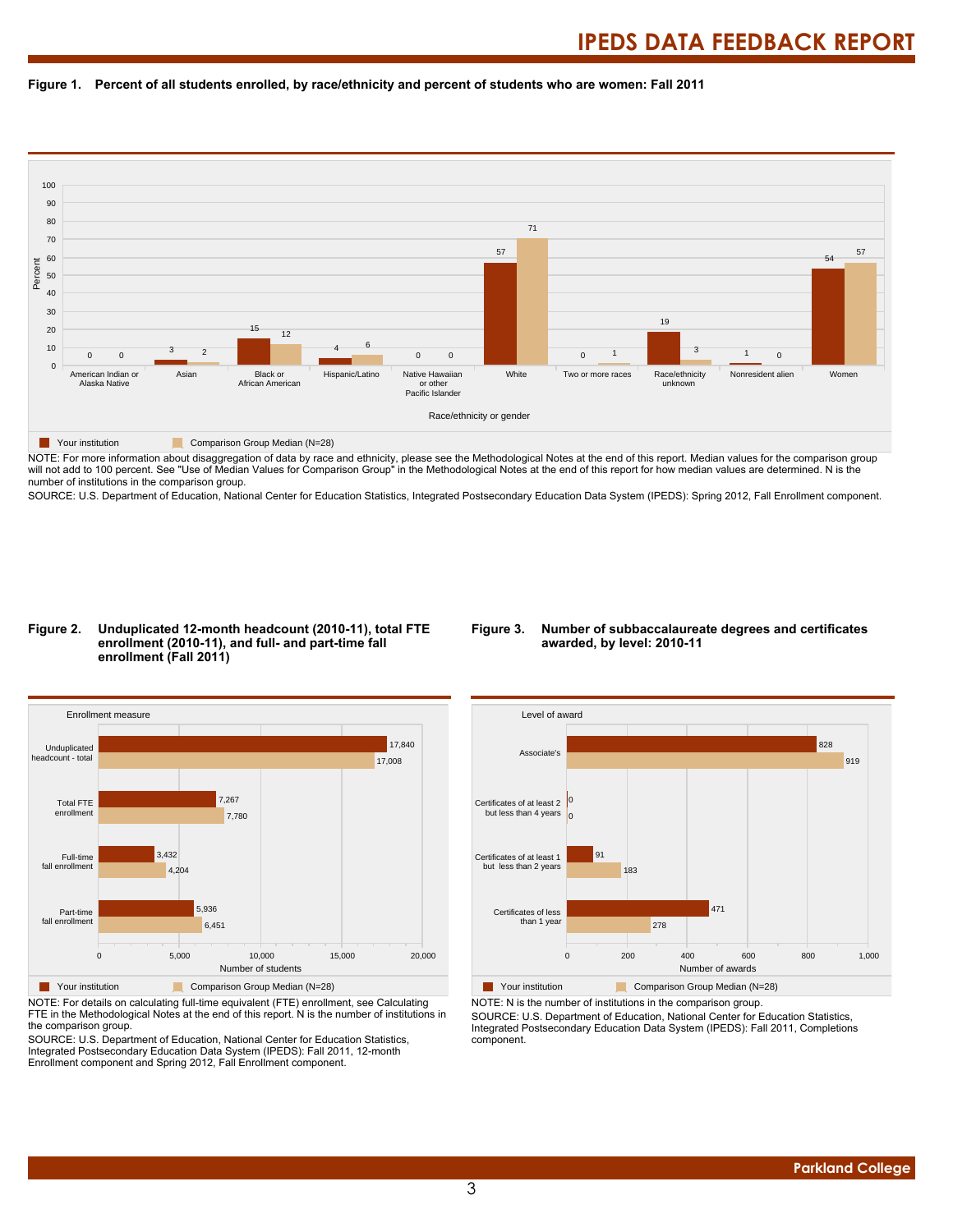**Figure 4. Academic year tuition and required fees for full-time, first-time, degree/certificate-seeking undergraduates: 2008-09--2011-12**



NOTE: The tuition and required fees shown here are the lowest reported from the categories of in-district, in-state, and out-of-state. N is the number of institutions in the comparison group.

SOURCE: U.S. Department of Education, National Center for Education Statistics, Integrated Postsecondary Education Data System (IPEDS): Fall 2011, Institutional Characteristics component.



**Figure 5. Average net price of attendance for full-time, first-time, degree/certificate-seeking undergraduate students receiving grant or scholarship aid: 2008-09--2010-11**



NOTE: Average net price is for full-time, first-time, degree/certificate-seeking undergraduate students and is generated by subtracting the average amount of federal, state/local government, and institutional grant and scholarship aid from the total cost of attendance. For public institutions, this includes only students who paid the in-state or indistrict tuition rate. Total cost of attendance is the sum of published tuition and required fees, books and supplies, and the average room and board and other expenses. For more information, see the Methodological Notes at the end of this report. N is the number of

SOURCE: U.S. Department of Education, National Center for Education Statistics, Integrated Postsecondary Education Data System (IPEDS): Fall 2011, Institutional Characteristics component; Winter 2011-12, Student Financial Aid component.



#### **Figure 7. Average amounts of grant or scholarship aid from the federal government, state/local government, or the institution, or loans received, by full-time, first-time degree/certificate-seeking undergraduate students, by type of aid: 2010-11**

**T** Your institution Comparison Group Median NOTE: Any grant aid above includes grant or scholarship aid from the federal government, state/local government, or the institution. Federal grants includes Pell grants and other

federal grants. Any loans includes federal loans and other loans to students. Average amounts of aid were calculated by dividing the total aid awarded by the total number of recipients in each institution. N is the number of institutions in the comparison group. SOURCE: U.S. Department of Education, National Center for Education Statistics, Integrated Postsecondary Education Data System (IPEDS): Winter 2011-12, Student Financial Aid component.

#### **Figure 6. Percent of full-time, first-time degree/certificate-seeking undergraduate students who received grant or scholarship aid from the federal government, state/local government, or the institution, or loans, by type of aid: 2010-11**



NOTE: Any grant aid above includes grant or scholarship aid from the federal government, state/local government, or the institution. Federal grants includes Pell grants and other federal grants. Any loans includes federal loans and other loans to students. For details on how students are counted for financial aid reporting, see Cohort Determination in the Methodological Notes at the end of this report. N is the number of institutions in the comparison group.

SOURCE: U.S. Department of Education, National Center for Education Statistics, Integrated Postsecondary Education Data System (IPEDS): Winter 2011-12, Student Financial Aid component.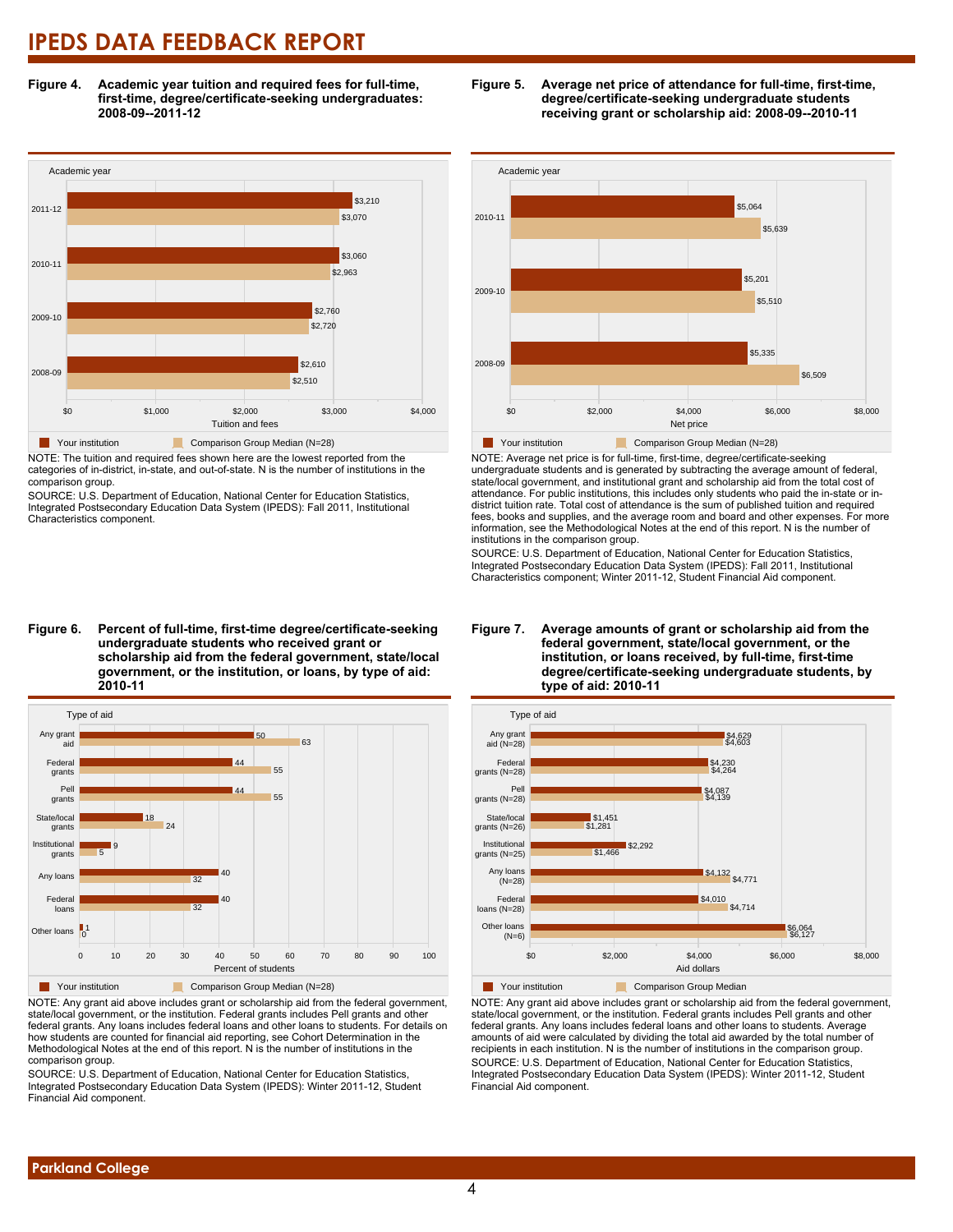**Figure 8. Percent of all undergraduates receiving aid by type of aid: 2010-11**

**Figure 9. Average amount of aid received by all undergraduates, by type of aid: 2010-11**



NOTE: Any grant aid above includes grant or scholarship aid from the federal government, state/local government, the institution, or other sources. Federal loans includes only federal loans to students. N is the number of institutions in the comparison group. SOURCE: U.S. Department of Education, National Center for Education Statistics, Integrated Postsecondary Education Data System (IPEDS): Winter 2011-12, Student Financial Aid component.



NOTE: Any grant aid above includes grant or scholarship aid from the federal government, state/local government, the institution, or other sources. Federal loans includes federal loans to students. Average amounts of aid were calculated by dividing the total aid awarded by the total number of recipients in each institution. N is the number of institutions in the comparison group.

SOURCE: U.S. Department of Education, National Center for Education Statistics, Integrated Postsecondary Education Data System (IPEDS): Winter 2011-12, Student Financial Aid component.

#### **Figure 10. Graduation rate and transfer-out rate (2008 cohort); graduation rate cohort as a percent of total entering students, and retention rates of first-time students (Fall 2011)**



NOTE: Graduation rate cohort includes all full-time, first-time, degree/certificate-seeking undergraduate students. Entering class includes all students coming to the institution for the first time. Graduation and transfer-out rates are the Student Right-to-Know rates. Only institutions with a mission to prepare students to transfer are required to report transfers out. Retention rates are measured from the fall of first enrollment to the following fall. For more information, see the Methodological Notes. N is the number of institutions in the comparison group.

SOURCE: U.S. Department of Education, National Center for Education Statistics, Integrated Postsecondary Education Data System (IPEDS): Spring 2012, Graduation Rates component and Fall Enrollment component.

#### **Figure 11. Graduation rates of full-time, first-time, degree/ certificate-seeking undergraduates within normal time, and 150% and 200% of normal time to completion: 2007 cohort**



**Your institution** Comparison Group Median (N=28)

NOTE: The 150% graduation rate is the Student Right-to-Know (SRK) rates; the Normal time and 200% rates are calculated using the same methodology. For more information see the Methodological Notes at the end of the report. N is the number of institutions in the comparison group.

SOURCE: U.S. Department of Education, National Center for Education Statistics, Integrated Postsecondary Education Data System (IPEDS): Spring 2012, 200% Graduation Rates component.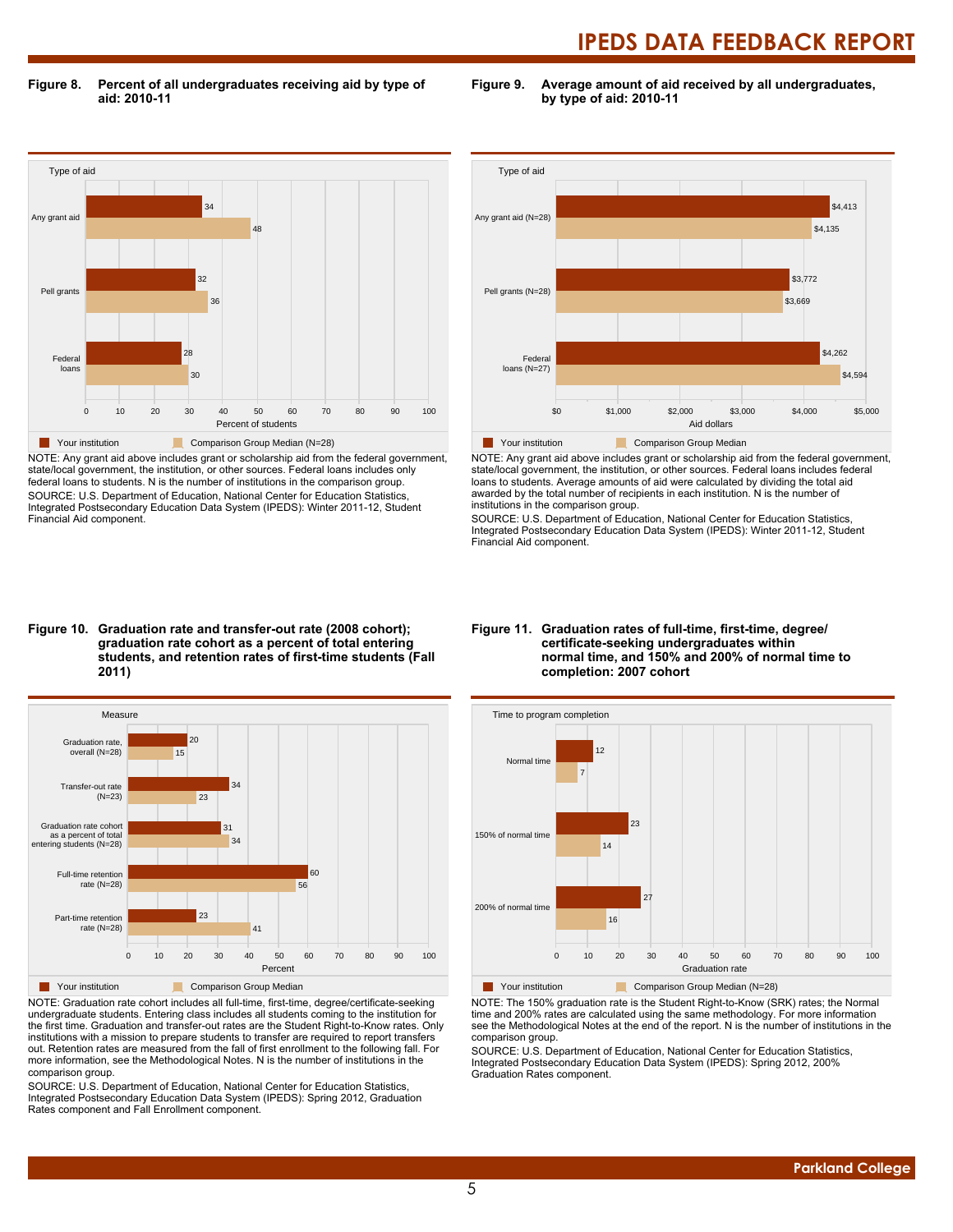#### **Figure 12. Full-time equivalent staff, by assigned position: Fall 2011**

#### **Staff category** 0 100 100 200 300 300 400 Number of staff Non-professional Other professional (support/service) Executive/ administrative/ managerial Instruction/ research/ public service 153 123 96 132 31 56 280 301 Your institution Comparison Group Median (N=28)

NOTE: Graduate assistants are not included in this figure. For information on the calculation of FTE of staff, see the Methodological Notes. N is the number of institutions in the comparison group.

SOURCE: U.S. Department of Education, National Center for Education Statistics, Integrated Postsecondary Education Data System (IPEDS): Winter 2011-12, Human Resources component.



**Figure 13. Average salaries of full-time instructional staff equated**

**2011-12**

**to 9-month contracts, by academic rank: Academic year**

NOTE: Average full-time instructional staff salaries for 11/12-month contracts were equated to 9-month average salaries by multiplying the 11/12-month salary by .8182. Salaries based on less than 9-month contracts are not included. Medical school salaries are not included. N is the number of institutions in the comparison group. Medians are not reported for comparison groups with less than three values.

SOURCE: U.S. Department of Education, National Center for Education Statistics, Integrated Postsecondary Education Data System (IPEDS): Winter 2011-12, Human Resources component.

#### **Figure 14. Percent distribution of core revenues, by source: Fiscal year 2011**



NOTE: The comparison group median is based on those members of the comparison group that report finance data using the same accounting standards as the comparison institution. For a detailed definition of core revenues, see the Methodological Notes. N is the number of institutions in the comparison group.

SOURCE: U.S. Department of Education, National Center for Education Statistics, Integrated Postsecondary Education Data System (IPEDS): Spring 2012, Finance component.

#### **Figure 15. Core expenses per FTE enrollment, by function: Fiscal year 2011**



NOTE: Expenses per full-time equivalent (FTE) enrollment, particularly instruction, may be inflated because finance data includes all core expenses while FTE reflects credit activity only. For details on calculating FTE enrollment and a detailed definition of core expenses, see the Methodological Notes. N is the number of institutions in the comparison group. SOURCE: U.S. Department of Education, National Center for Education Statistics, Integrated Postsecondary Education Data System (IPEDS): Fall 2011, 12-month Enrollment component and Spring 2012, Finance component.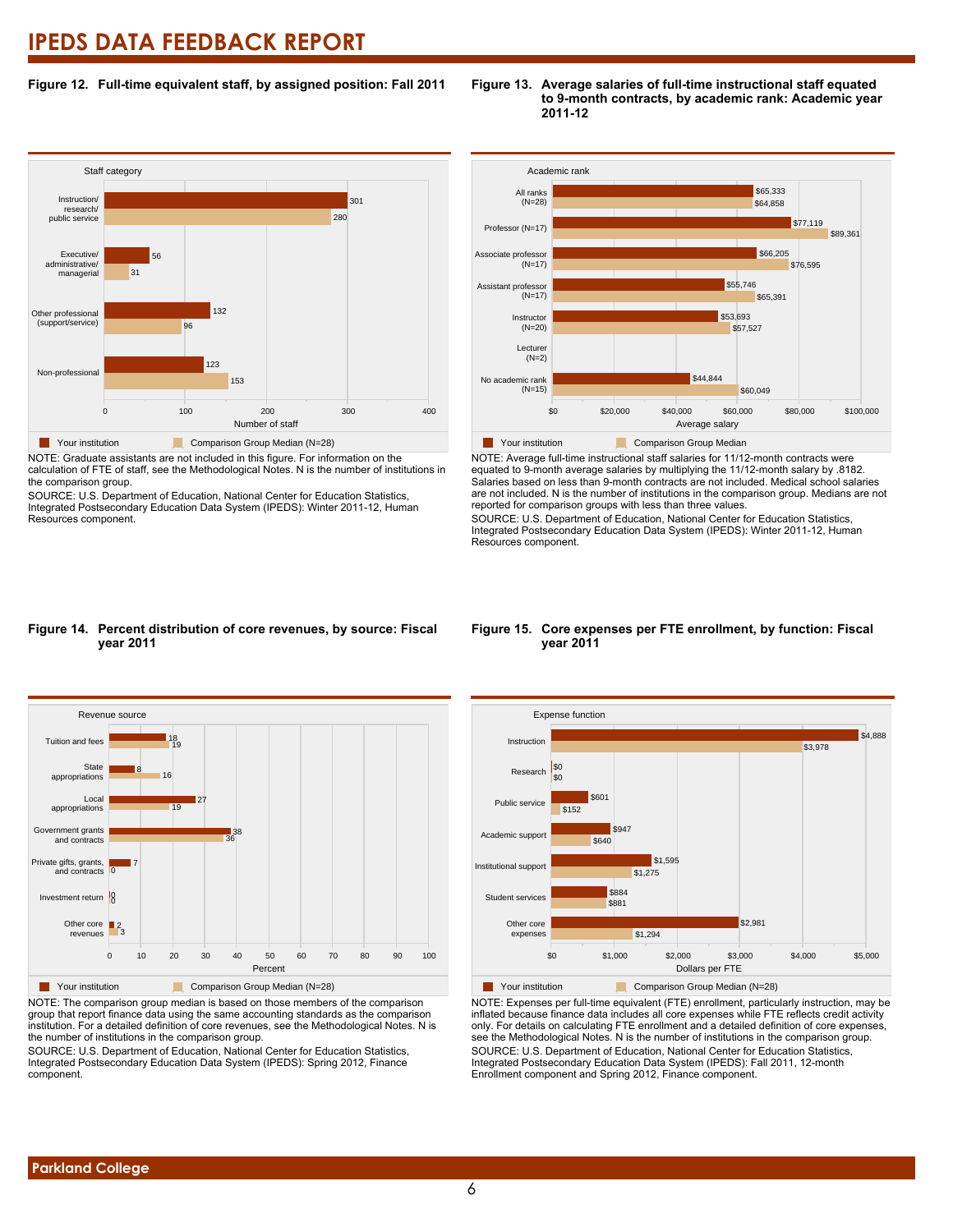### **METHODOLOGICAL NOTES**

#### **Overview**

This report is based on data supplied by institutions to IPEDS during the 2011-12 survey year. Response rates exceeded 99 percent for most surveys. Detailed response tables are included in IPEDS First Look reports, which can be found at [http://nces.ed.gov/pubsearch/getpubcats.asp?sid=010.](http://nces.ed.gov/pubsearch/getpubcats.asp?sid=010)

#### **Use of Median Values for Comparison Group**

The value for the comparison institution is compared to the median value for the comparison group for each statistic included in the figure. If more than one statistic is presented in a figure, the median values are determined separately for each indicator or statistic. Medians are not reported for comparison groups with less than three values. Where percentage distributions are presented, median values may not add to 100 percent. Through the ExPT, users have access to all of the data used to create the figures included in this report.

#### **Missing Statistics**

If a statistic is not reported for your institution, the omission indicates that the statistic is not relevant to your institution and the data were not collected. As such, not all notes listed below may be applicable to your report.

#### **Use of Imputed Data**

All IPEDS data are subject to imputation for total (institutional) and partial (item) nonresponse. If necessary, imputed values were used to prepare your report.

#### **Data Confidentiality**

IPEDS data are not collected under a pledge of confidentiality.

#### **Disaggregation of Data by Race/Ethnicity**

When applicable, some statistics are disaggregated by race/ethnicity. Data disaggregated by race/ethnicity have been reported using the 1997 (new) Office of Management and Budget categories. Detailed information about the recent race/ethnicity changes can be found at <http://nces.ed.gov/ipeds/reic/resource.asp>.

#### **Postbaccalaureate Degree Categories**

The use of new postbaccalaureate degree categories was mandatory in the 2011-12 collection year. These categories are: doctor's degreeresearch/scholarship, doctor's degree-professional practice, and doctor's degree-other. (The first-professional degree and certificate categories and the single doctor's degree category have been eliminated.)

#### **Cohort Determination for Reporting Student Financial Aid and Graduation Rates**

Student cohorts for reporting Student Financial Aid and Graduation Rates data are based on the reporting type of the institution. For institutions that report based on an academic year (those operating on standard academic terms), student counts and cohorts are based on fall term data. Student counts and cohorts for program reporters (those that do not operate on standard academic terms) are based on unduplicated counts of students enrolled during a full 12-month period.

#### **Description of Statistics Used in the Figures**

#### *Average Institutional Net Price*

Average net price is calculated for full-time, first-time degree/certificateseeking undergraduates who were awarded grant or scholarship aid from the federal government, state/local government, or the institution anytime during the full aid year. For public institutions, this includes only students who paid the in-state or in-district tuition rate. Other sources of grant aid are excluded. Average net price is generated by subtracting the average amount of federal, state/local government, and institutional grant and scholarship aid from the total cost of attendance. Total cost of attendance is the sum of published tuition and required fees, books and supplies, and the average room and board and other expenses.

For the purpose of the IPEDS reporting, aid received refers to financial aid that was awarded to, and accepted by, a student. This amount may differ from the aid amount that is disbursed to a student.

#### *Core Revenues*

Core revenues for public institutions reporting under GASB standards include tuition and fees; state and local appropriations; government grants and contracts; private gifts, grants, and contracts; sales and services of educational activities; investment income; other operating and nonoperating sources; and other revenues and additions (federal and capital appropriations and grants and additions to permanent endowments). Core revenues for private, not-for-profit institutions (and a small number of public institutions) reporting under FASB standards include tuition and fees; government appropriations (federal, state, and local); government grants and contracts; private gifts, grants, and contracts (including contributions from affiliated entities); investment return; sales and services of educational activities; and other sources. Core revenues for private, forprofit institutions reporting under FASB standards include tuition and fees; government appropriations, grants, and contracts (federal, state, and local); private grants and contracts; investment income; sales and services of educational activities; and other sources. At degree-granting institutions, core revenues exclude revenues from auxiliary enterprises (e.g., bookstores, dormitories), hospitals, and independent operations. Nondegree-granting instituions do no report revenue from auxiliary enterprises in a separate category. These amounts may be included in the core revenues from other sources.

#### *Core Expenses*

Core expenses include expenses for instruction, research, public service, academic support, institutional support, student services, scholarships and fellowships (net of discounts and allowances), and other expenses. Expenses for operation and maintenance of plant, depreciation, and interest are allocated to each of the other functions. Core expenses at degree-granting institutions exclude expenses for auxiliary enterprises (e.g., bookstores, dormitories), hospitals, and independent operations. Nondegree-granting institutions do not report expenses for auxiliary enterprises in a separate category. These amounts may be included in the core expenses as other expenses.